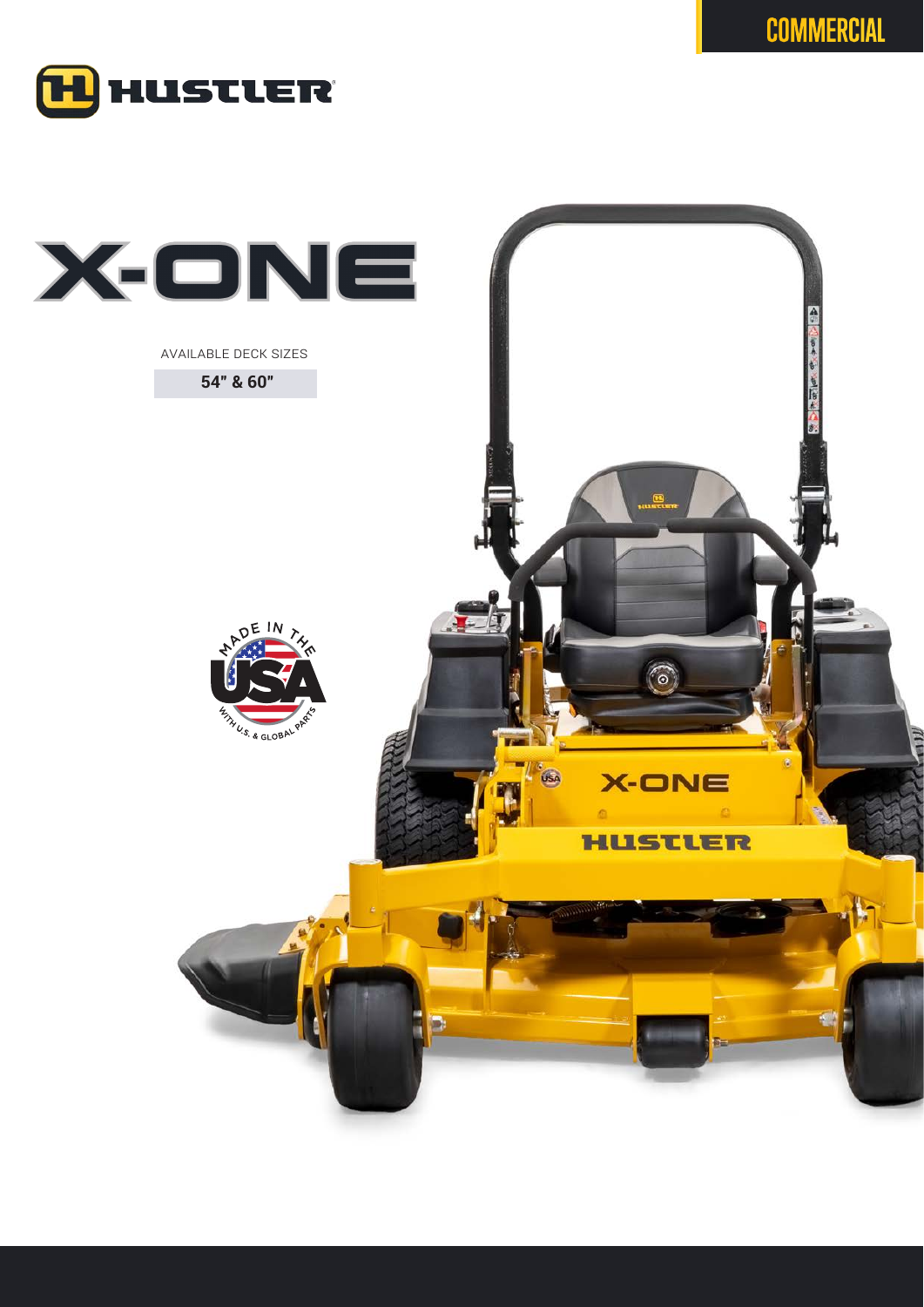**Fabricated Frame for Durability** 1.5" x 3.0" steel frame making it one of the toughest and most durable in its class

# **NEW!**

**VX Deck** Fabricated 7 ga. steel engineered for extreme vacuum for enhanced performance and cut quality

**Foot Operated Deck Lift** Easily adjust the deck height between 1" - 5.5" with less effort than hand-operated levers found on other brands

HUSTLER

#### **Commercial-Grade Torque** Parker unitized transmissions

**SmoothTrak™ Steering**

Precision control to help trim and maneuver easily around obstacles. You will fully understand SmoothTrak™ steering when you drive ours

### **Commercial-Grade Engine** Kawasaki® FX Engine options backed by 3 year warranty

## **I3M Suspension Seat**

High-back seat with adjustable armrests and 3-inch suspension travel range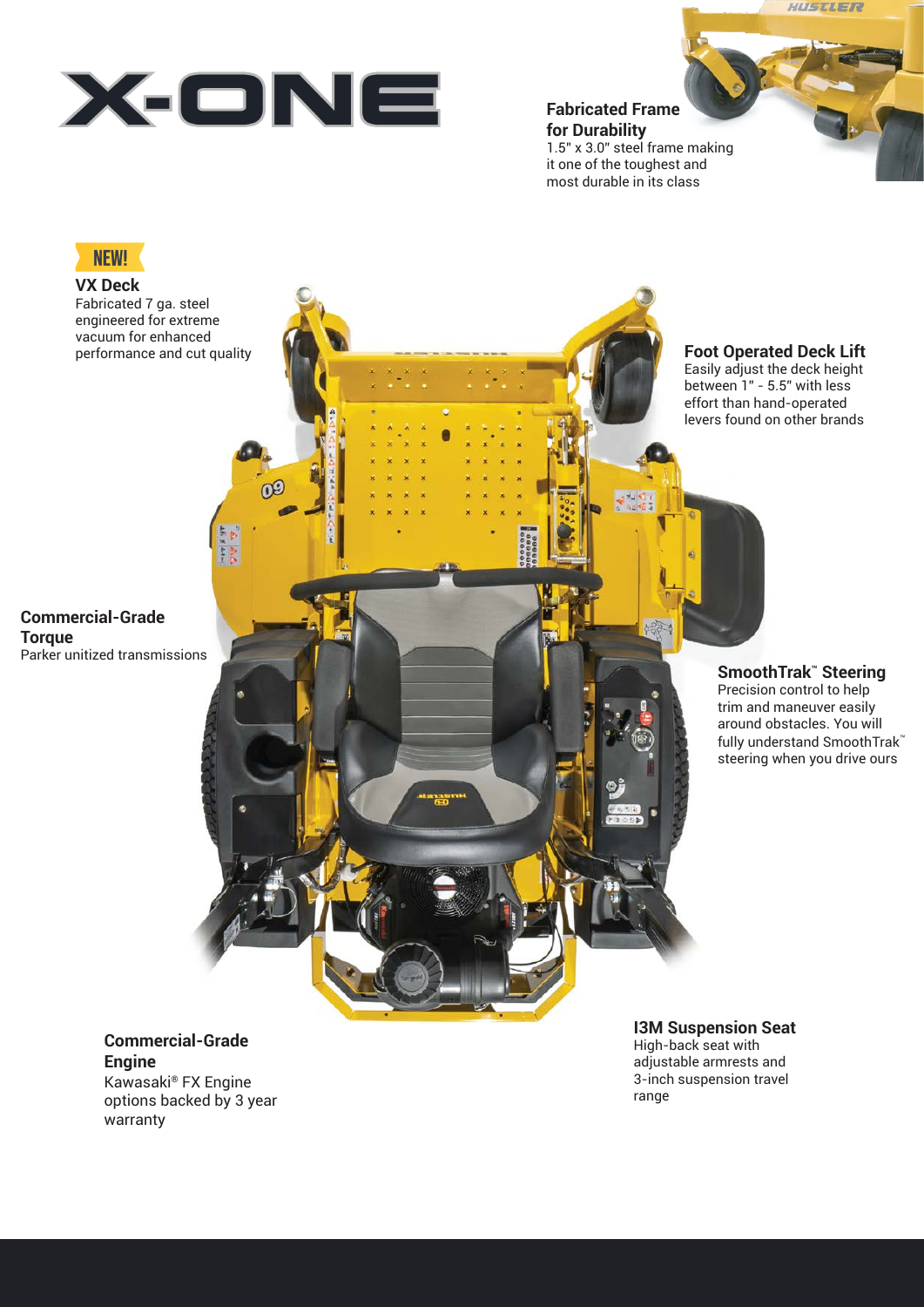











- **Semi pneumatic front tires**
- **Steering lever extension kit**
- **BacVac bagger (10 bushels)**
- **FlexForks®**
- **Mulch kit**
- **Electric deck kit**
- 

# **VX DECK TECHNOLOGY**

## **Engineered for extreme vacuum**

The all new Hustler VX deck more efficiently draws the grass up onto the mower blades providing a cleaner cut which in turn creates a superior after cut appearance